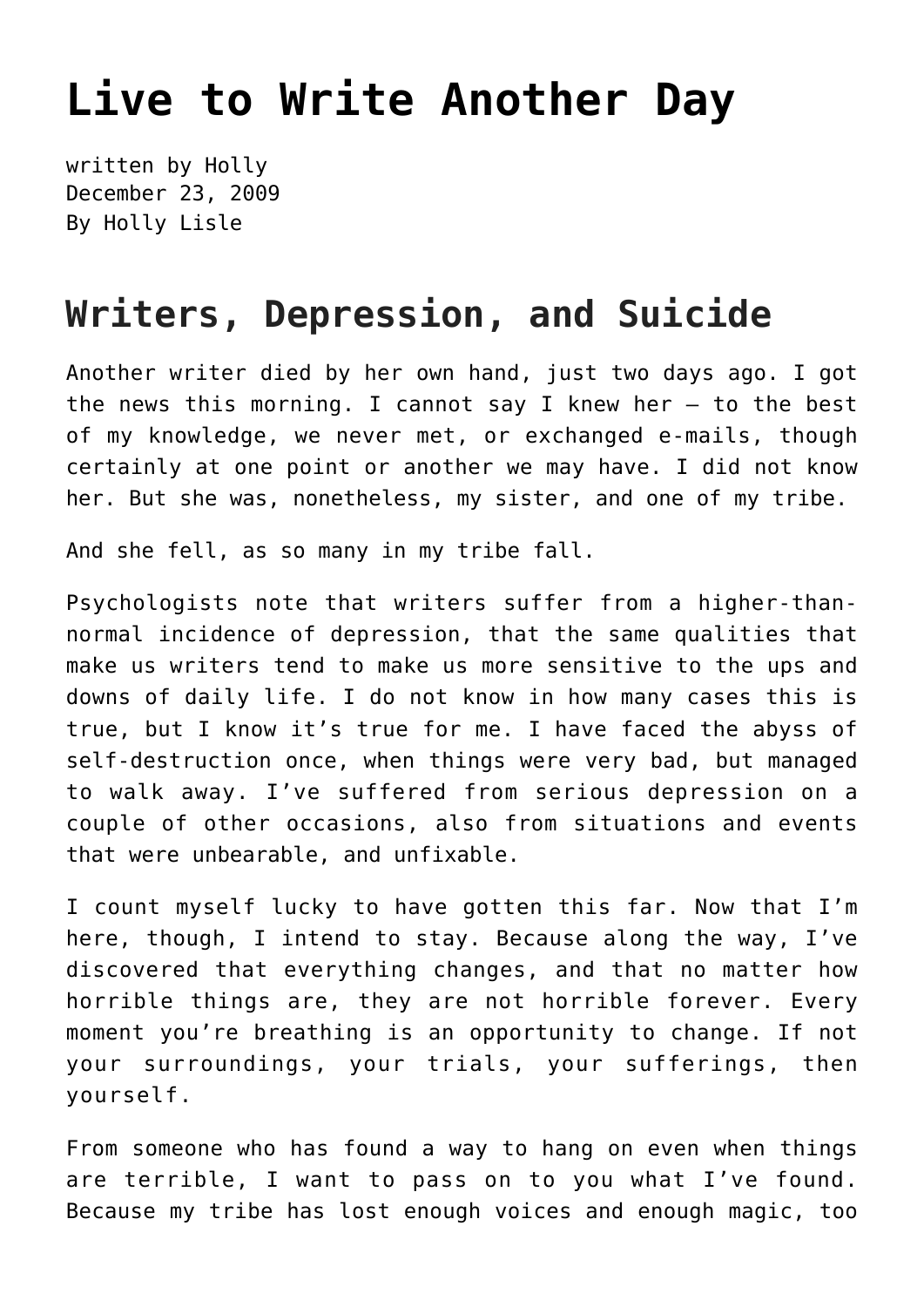soon and needlessly. Don't let it lose yours.

First, if you need help, for God's sake tell someone. Don't suffer in silence while the walls close in. Tell a friend, tell a doctor, tell your favorite shaman — just tell someone. Furthermore, tell this person the truth. Exactly HOW bad things are. What you need to make them better. What you're thinking of doing. I know this is harder for men than it is for women — but while suffering in silence may be noble, if you end up killing yourself because of it, it's stupid. There are some things on this planet worth dying for, but an inability to pay off your fucking MasterCard is not one of them. Neither is the fact that he or she left you for some bimbo. Or that no one understands you. Or the fact that nothing is selling.

You're a writer. You have options. Write about the bastard who left, and the bimbo, and sacrifice both of them in your next book. Let the bastard pay for the MasterCard while showing the world what a shit he or she was. Change your pen name and give yourself a fresh writing start. Get a crap-ass part-time job to get you through the low spots. Do something to change things, not to end them.

Second, start giving thanks for everything in your life that is good. Every day. Start today, so this is a habit for you if things are not desperate right now. Because if you're a writer, you'll hit a point where they get bad. And then they'll get better, but only if you hang on. Start right now to build the patterns that will help you hang on. I'm not Christian; I'm more of a struggling Taoist (an oxymoron if ever there was one) than anything else. I cannot define God, nor do I choose to try to, but I know that there is something in the universe that is bigger than me, if only the universe itself. I did not, after all, create myself, or give myself life. So I give thanks each day for everything in my life that I can think of that is good, to whatever force it was that brought me into being. This thing I do is a form of prayer-in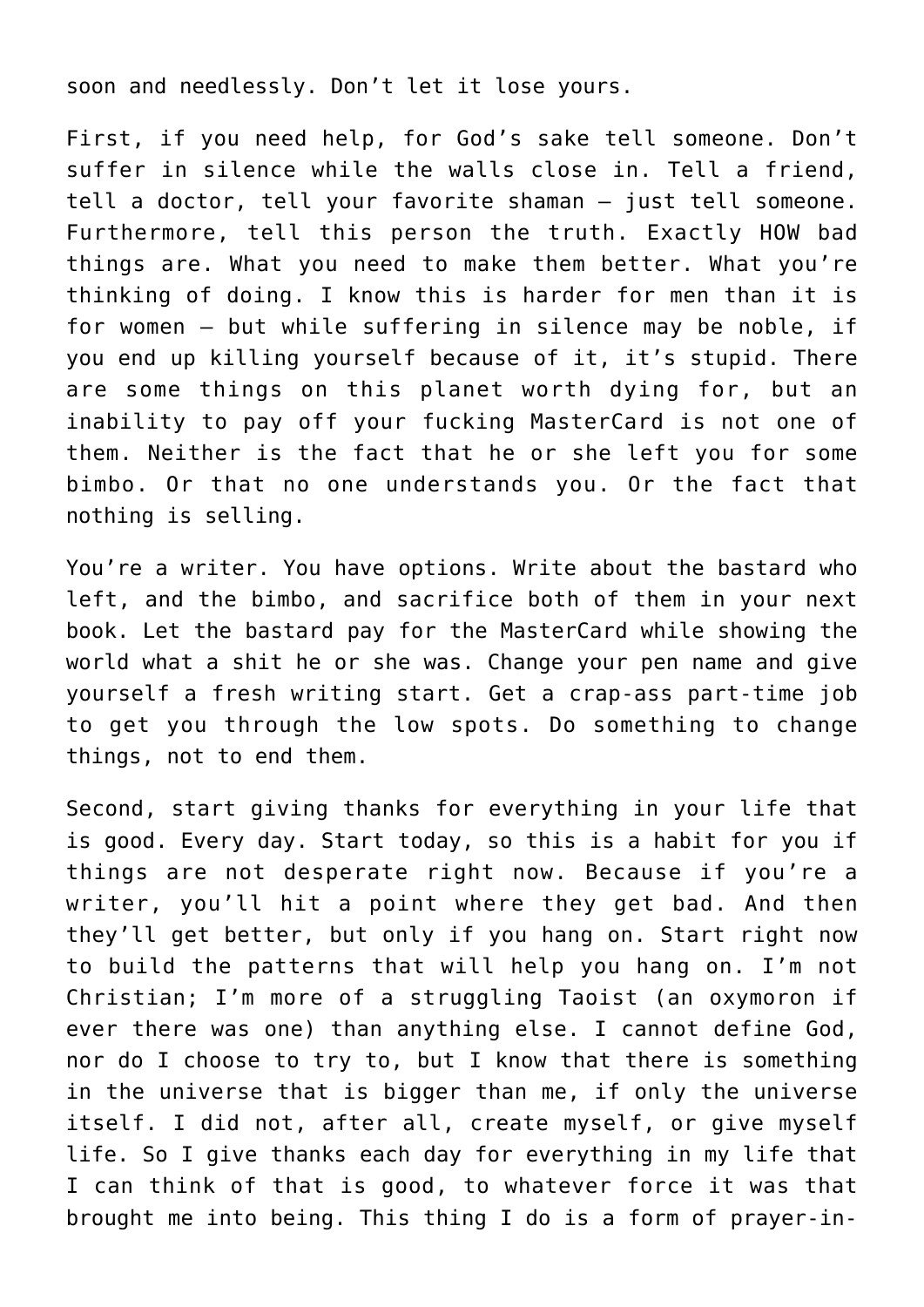motion, I suppose, but if you're opposed to prayer, call it moving meditation. I face the sunrise each morning before I get to work and breathe in and out deeply and do gentle stretches and while I do, I say my thank-yous. For breathing. For the people who love me. For the work I get to do. For the opportunity to make something better for someone else today. For the smell of fresh-mown grass, if that happens to be coming through the window. For anything I can think of that is good in my life.

I do not ask for anything. Do not complain about anything. No matter what might be wrong in my life, this is a time I set aside simply to give thanks for anything that is right. There have been a couple of times when my thanks list was pretty short. But I made it through those times, as I intend to make it through similar times that lie ahead. Because as long as you focus on the darkness, all you'll see is the darkness; the most important thing you can do for yourself when you're curled up down in the hole in the dark all alone is realize that if you just look up and open your eyes, you can see the sun. And other people. You still have a couple of things going for you. You are, at the very least, still breathing. And so long as you are still breathing, you can affect your world, effect change, save your own life, make a difference for someone else, make things better.

Live to write another day. For yourself. For the rest of your tribe. For all the good you can do.

(This article is written with thanks and deepest gratitude to all the writers who faced the abyss and found the strength to walk away.)

**NOTE:** If this article resonates with you, and you want to meet other writers who share your passion and who are working in a